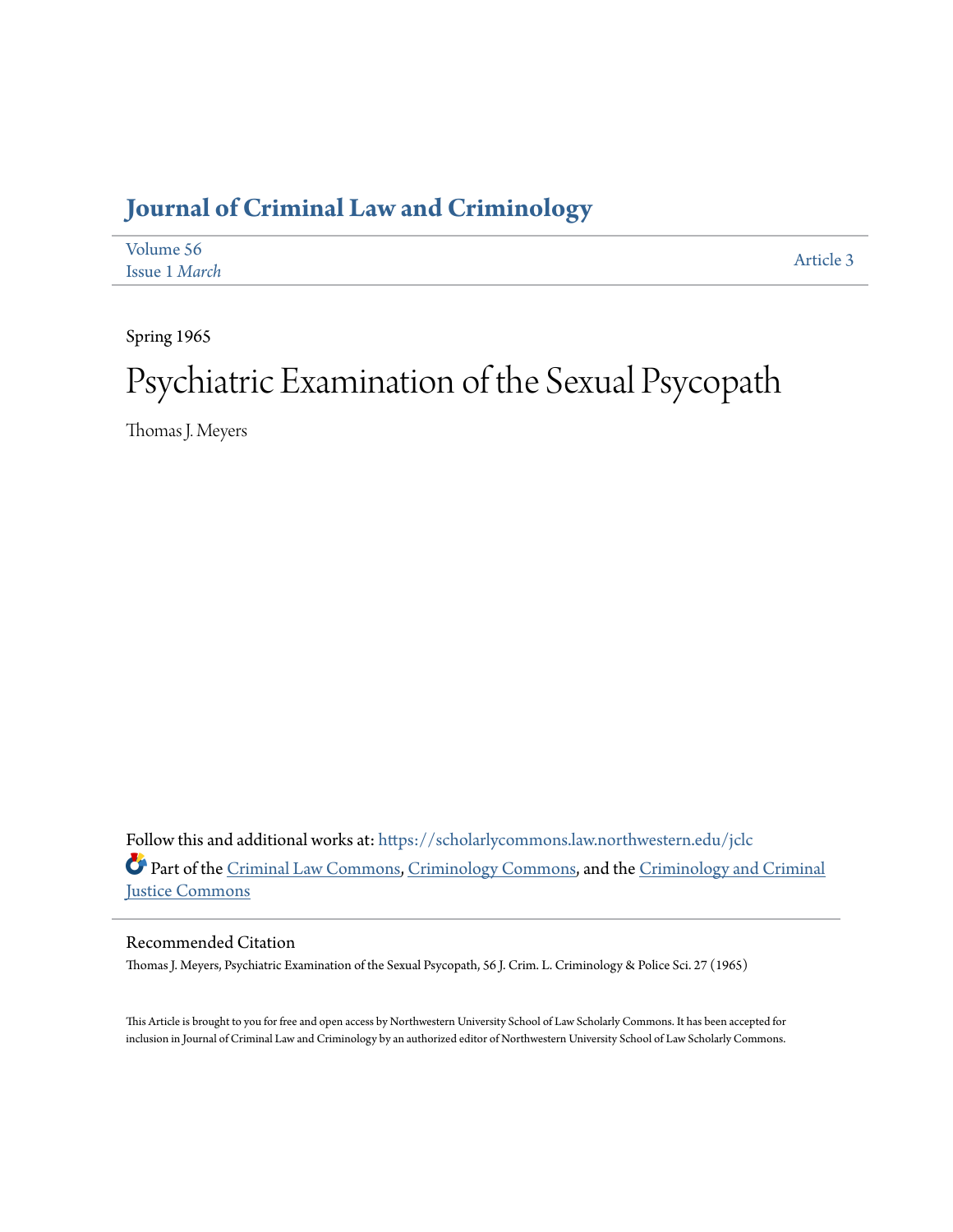## PSYCHIATRIC EXAMINATION OF THE SEXUAL PSYCHOPATH\*

## THOMAS **J.** MEYERS

Dr. Meyers is Director of the Meyers Clinic in Los Angeles, a community psychiatric service handling large numbers of cases referred by the courts and Probation Department. He has been a member of the Psychiatrists' Panel of the Criminal Division of the Superior Courts of Los Angeles since 1946. In addition to the M.D. degree, Dr. Meyers holds the Ph.D. degree in Psychology and is a member of the California and American Medical Associations, the American Academy of Forensic Sciences, the Medical Correctional Association, and the International Society of Criminology. He has served as consultant to the Los Angeles Municipal Courts and was formerly Professor of Psychiatry at the College of Osteopathic Psysicians and Surgeons, now the California College of Medicine. Prior to the M.D.-D.O. merger in California, Dr. Meyers was Chairman of the Advisory Board for Osteopathic Specialists of the American Osteopathic Association.

The following article is a companion to one entitled "The Psychiatric Examination," which appeared in Volume 54 of this *Journal* at page 431, in 1963. Observing that the psychiatrist's opinion in a case involving a charge of sexual psychopathy is of utmost importance to both the defendant and society, Dr. Meyers discusses the problems presented in an attempt to make a diagnosis and the procedures he considers most fruitful in examining the individual suspected of being a sexual psychopath.-Enrron.

**A** continuing and somewhat disturbing problem in medico-legal matters is the accurate determination of sexual psychopathy. It is surprising that more insistence upon accuracy does not prevail when it concerns the lives of those involved to such a major degree. A label of sexual psychopathy carries with it an immediate penalty which may take freedom from the individual for periods varying from nionths to a lifetime and in addition place a social stigma that possibly nay never be rcmoved. It is a process that is easy to impose, but very difficult to erase. A dire responsibility rests upon those entrusted to render opinions in this area, for an error will either continue a threat to society or deprive the accused of his way of life. Laws were made to accomplish a purpose, to protect society from those who are hazards or potentially so. Sexual psychopathy laws are designed to cope with a difficult situation and are intended to be fair, as well as supply the protection needed. It is generally recognized that when an individual appears repeatedly before the court charged with the same type of offense that he will continue to return unless something is done to restrain him or to change his pattern of behavior. An opinion by an expert in such cases is relatively easy, for the behavior pattern speaks for itself. Unfortunately,

too much reliance is placed upon the record of the case, and not enough on the actual examination data. Examiners will often state frankly that they know no positive criteria of sexual psychopathy except a history of repeated abnormal sexual acts. Many examinees, however, are examined after their first offenase and all too often a diagnosis is made on the basis of a single act, and little else. The hard fact is that there are no pathognomonic signs of sexual deviation other than the behavioral background. The record per se, to be conclusive evidence, must be more than a repeated act, for the matter of coincidence must be ruled out. Circumstances may condition a seemingly abnormal act, which is not necessarily a result of pathology.

Despite the lack of pathognomonity, a rather positive appraisal may be made in a majority of cases by the clarification of the patient's personality pattern. This is a process that varies with the approach of the examiner, his skill in sensing the. personality values under the surface, and his ability to elicit reliable reactions on the part of the patient.<sup>1</sup>

This uncertainty about how a diagnosis is, or even can be, made is overlooked in laws that relate to the control of sexual offenders. Even

**<sup>\*</sup>** This paper was presented by the author before the International Conference on Medical Correction in Vienna, Austria, on October 30, 1963.

See Meyers, *The Psychiatric Examination, 54* J. CRIM. L., C. & P.S. 431 (1963), which is a companion presentation to this article. The principles and methods discussed in the former apply in this study as well.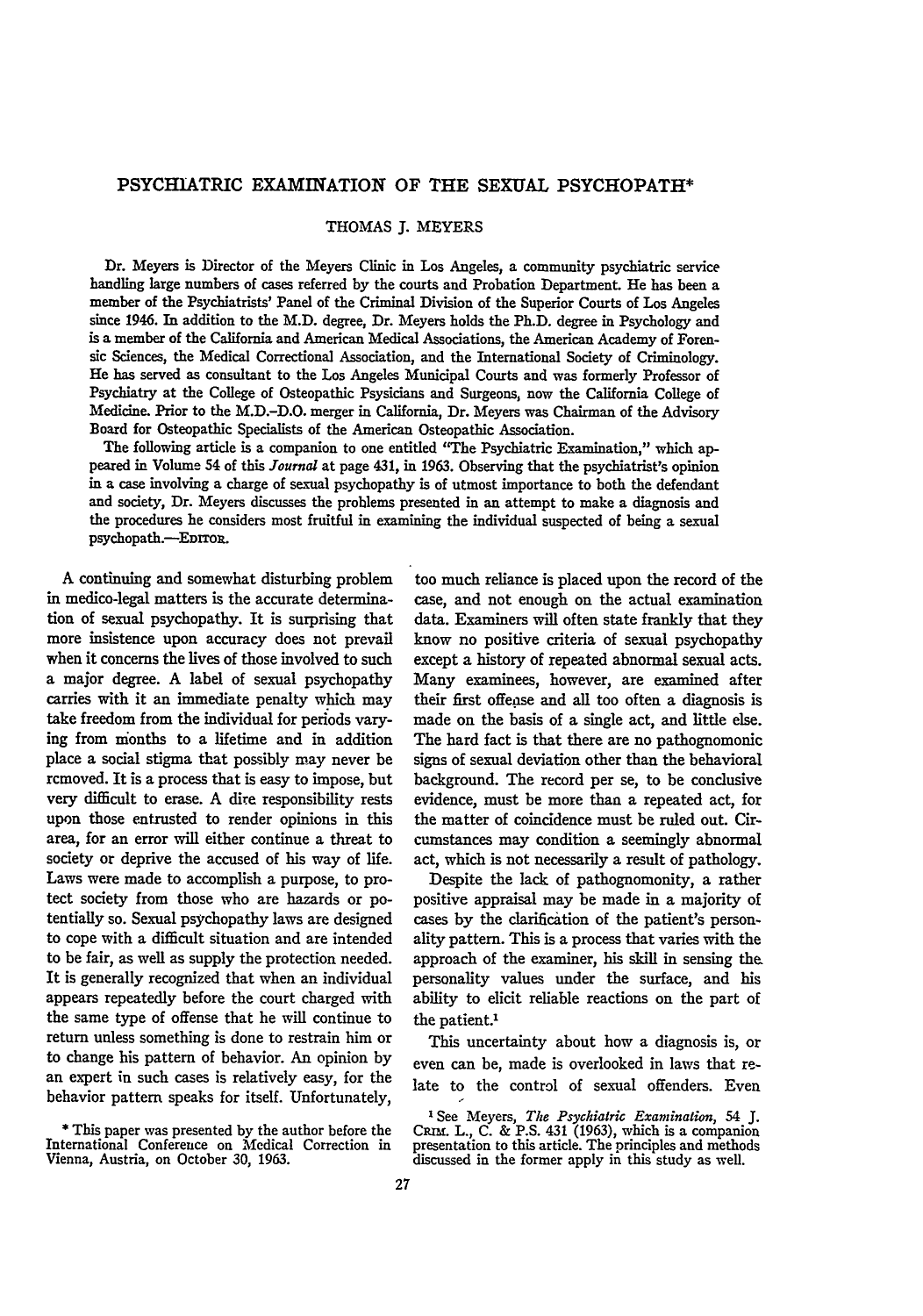though examination skill is not a uniform part of the armamentarium of psychiatrists, and many psychiatrists are really not adept in this area, the law will accept the opinion of the psychiatrist, almost in blind faith. The only protection built into these laws is that more than one report is usually called for. The only real challenge to the expert's opinion is another opinion, so that decisions all too frequently become a matter of numbers, that is, two or three out of three opinions clinches it. The quality of these opinions becomes a secondary matter-the presumption is that all psychiatrists have equal weight.

In examining a defendant general areas of psychiatric inquiry are rather broadly followed by most examiners, especially when psychotic and medical appraisals are involved. When the examinee's general personality structure is under study the individuality of the examiner inevitably enters into the process. Two general areas of information prevail. One is reliance upon verbal and narrative data-obtained from the patient-and corroborated by otiers who are related in some way to him. The other is in the use of projective, or inferential data, which is secured by means of tests, observed behavior, or actual test performance. A third area of information is that obtained **by** objective devices such as the polygraph, but this is another facet of patient narrative disclosure, or confirmation of it.

The narrative of the patient cannot be given a blanket acceptance, but rather a note of questioning doubt should be maintained throughout. This is especially true when the patient is under legal restraint or under great emotional tension, or if he is facing an impending penalty if his guilt is established. Even the cooperative case is a victim of unconscious distortions of truth. A lack of reliability in the narrative is attributable to the need of the patient to protect and maintain support for his ego. This latter is probably responsible for more distortion in truth than actual fear of the penalty. It is a good practice to estimate the degree of veracity that can be expected of an examinee. An element of skepticism will cause fewer errors than a literal acceptance of the patient's statements. If belief is carried too far the examiner can be thrown off the track of an objective appraisal, and he may find himself defending the patient and espousing his cause.

The sexual psychopath, or the mentally disordered sexual offender as he is currently termed in

California, is defined by statute rather than by clinical study. Illinois and Michigan established the "sexual psychopathic personality" as having (1) a mental disorder amounting neither to insanity nor to feeble-mindedness; (2) a mental disorder that must have existed for a period of a year; (3) exhibited propensities for the commission of sex offenses.2 Along with this definition the current criteria in California should be considered:

"As used in this chapter, sexual psychopathy means any person who is affected in a form predisposing to the commission of sexual offenses, and in a degree constituting a menace to the health and safety of others, with any of the following conditions: a) Mental disease or disorder; b) psychopathic personality; c) marked departure from normality.3

". **.** .. It is easy to be affirmative where, for instance, there is a wide difference of ages with or without violence or where violence is involved regardless of age."<sup>4</sup>

In this same connection Ellis and Brancale present a rather detailed classification of offenders, in terms of the nature of the act committed and the age of the child involved.<sup>5</sup>

From these references and others the gist of the definition of the sexual psychopath sums up to an individual, who: (1) because of an involvement or deficiency of the mind, is prone to the commission of sexual acts that are considered at variance from the practices of conventional society in which he lives; (2) commits acts which may be, and are often consistently, a hazard to the health and safety of those on or against whom they are committed; (3) chooses, either willingly or unwillingly, as partners for his acts subjects of either sex who are under the age of 14.

The examination of this group of patients must pinpoint a clarification of these points, if it is to assist in the adjudication of the individual. It is this determination that is the subject of discussion in this paper.

A psychiatric examination is concerned with facts. These facts may not be explicitly stated and are not always clearly presented for inspection; rather they are more frequently hidden behind a facade of personal defenses. The examination is a

<sup>&</sup>lt;sup>2</sup> Demmond, The Sey Paradox 40 (1053). <sup>-</sup> DRUMMOND, THE SEX PARADOX 49 (1953).<br><sup>3</sup> Liest, *California's Sexual Psychopath Law: Its* 

*Medico-Legalities,* 9 CoRRxcrrvE PsYcmArAy **1,** 4 (1963). *<sup>4</sup>Id.* at **10.**

IELs & BRANcoLE, **THE** PSYCHOLOGY **OF SEX** OFFENDERS 14-21 (1956).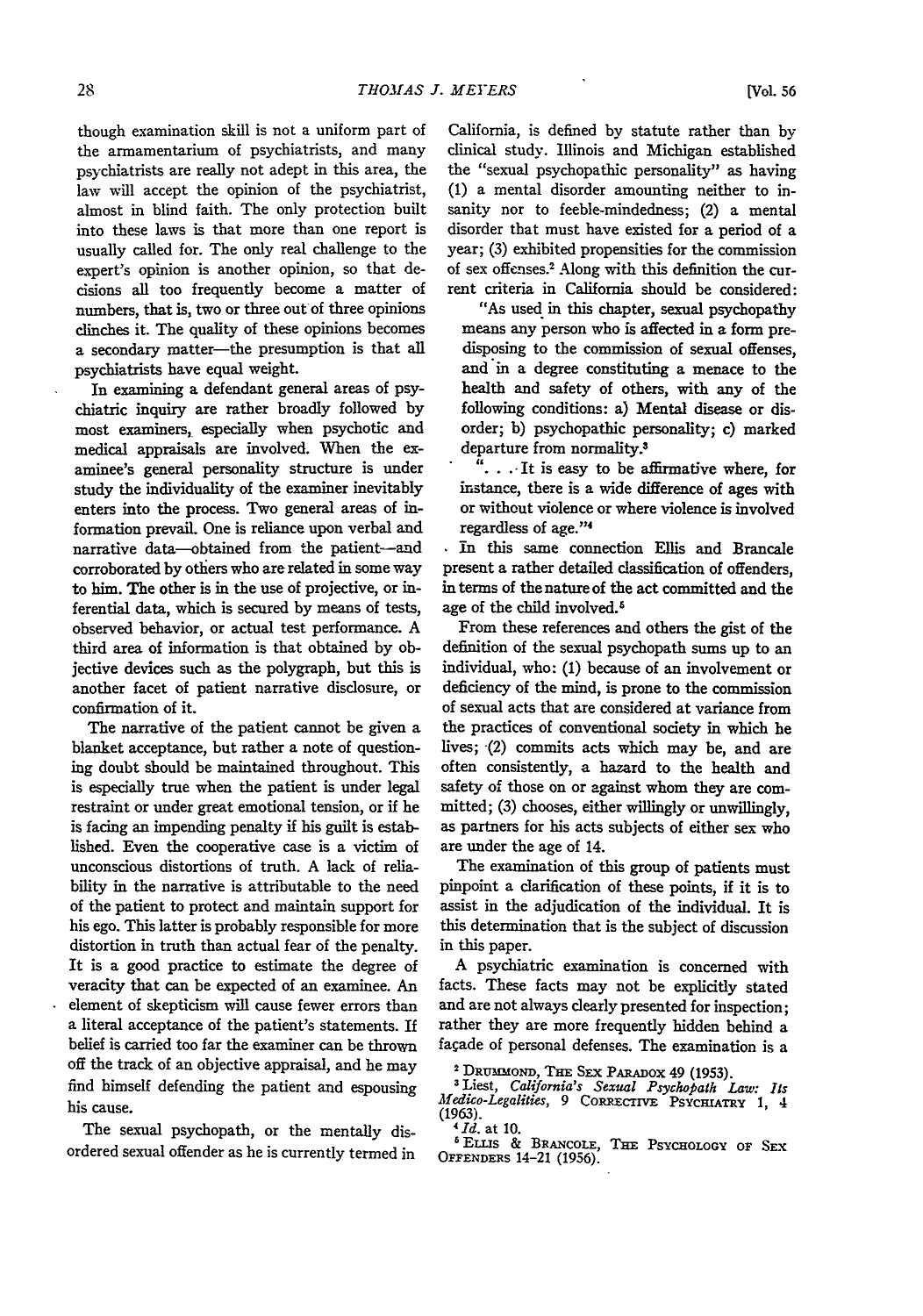procedure concerned with the values of the patient, with his patterns and way of behaving. It is interested in truth, but more than this, in whether the patient is telling the truth. Considerable advantage attends the efforts of the examiner who can give a correct rating as to the degree of veracity that can be applied to the patient's statements. The level of truth could be about the same in all sectors of the examination data. There are various ways in which an assessment of veracity can be made, the easiest of which is use of the sensitivity of the experienced examiner. An ordinary clinical inquiry, if made under reasonably favorable circumstances and not hurried, will bring to light many discrepancies and show in rather clear relief a pattern of falsification. An aid in this evaluation is to watch some index of tension during the procedure. This may be a change in the tempo of response, a restlessness, perspiration on the head or clothing, flushing of the face, changes in the eyes, and also a change in the rate and depth of the respiratory movements. A surer method, of course, would be to attach the patient to a recording device such as a polygraph, or even a simple skin resistance detector.

A comparison of information given by the patient and that determined from other sources is helpful. This comparison, together with an estimate of the patient's veracity, serves to place him properly in relation to the facts. It also helps to outline his defense facade, which can be expected to be part of his responses in all work done with him. On this basis an investigation of the compulsive factor which is nearly always present in these cases may be undertaken. Practically all sexual problems have a strong compulsive factor behind them. The willingness or ability to control it is often the crux of the matter of predictability of the case.

The degree of compulsion present in the patient can be estimated by contrasting the amount of the tension observed and the-superficial appearance of tranquility. Tension can be detected by gross and fine moVements of the patient, the pressure exerted in handwriting, the response to startle stimuli, and of course by means of psychological testing. Closely related to the level of tension is the patient's potential for control of it. When controls are good, tension does not represent a problem for the patient, but when the controls become shaky tension will break through in the form of the established behavior pattern.

Controls, if they break, usually do so when emotional pressure or stress is exerted upon the individual. It is quite important that this factor be determined. Sexual problems in the great majority of cases represent the possession of poor controls. Control is estimated by test situations, not only in psychological tests, but also by the effects in the consultation room of imaged situations similar to real life settings that incorporate stress. Some skill is required properly to stage the details so that the patient will react as he would in the actual situation. Observation by the examiner is of course for his own information. Should confirmation of his conclusions be required, instrumentation would be necessary.

Evaluation of tension and the stability of controls is conditioned upon the individual case and again will require use of the experience of the examiner. The psychopath with a calloused surface will not give as much information as the sensitive, emotionally labile person. Also, the asocial childish personality type, the individual who has no appreciation of the significance of falsification, will be resistant. A third type of resistant case will be the pathological liar.6 These exceptions represent a small percentage of sexual offenders coming to examination. Here, also, the trained examiner will detect the nature of the personality with which he is dealing.

Determination of the pattern of sexual behavior is often simplified by the arrest record of the case. This, however, is not sufficient for a positive diagnosis. There should be demonstrable data showing psychopathology confirming such behavior. Psychological testing is helpful in supplying dues, but often is sterile in puzzling cases. Again, by use of tension studies it is possible to outline the areas of neurosis in many cases.

Examinations using the techniques of tension study are best performed with the patient in the reclining position. Here the changes in movements of the thorax are more easily observed. Care must be taken that stimulated tension will relax before' another exciting situation is presented to the patient. When skilfully performed the pattern of the problem will be outlined to a surprising degree. The work of Wolpe gives the basis for this procedure.7 While the average examination procedure will not use specialized methods such as these, there

<sup>&</sup>lt;sup>6</sup> **Floch,** *Limitations of the Lie Detector***, 40 J. CRIM<br>
<b>L., C. & P.S. 651 (1950). 7 WOLPE, PSYCHOTHERAPY BY RECIPROCAL IN-**

**HIBITION** (1958).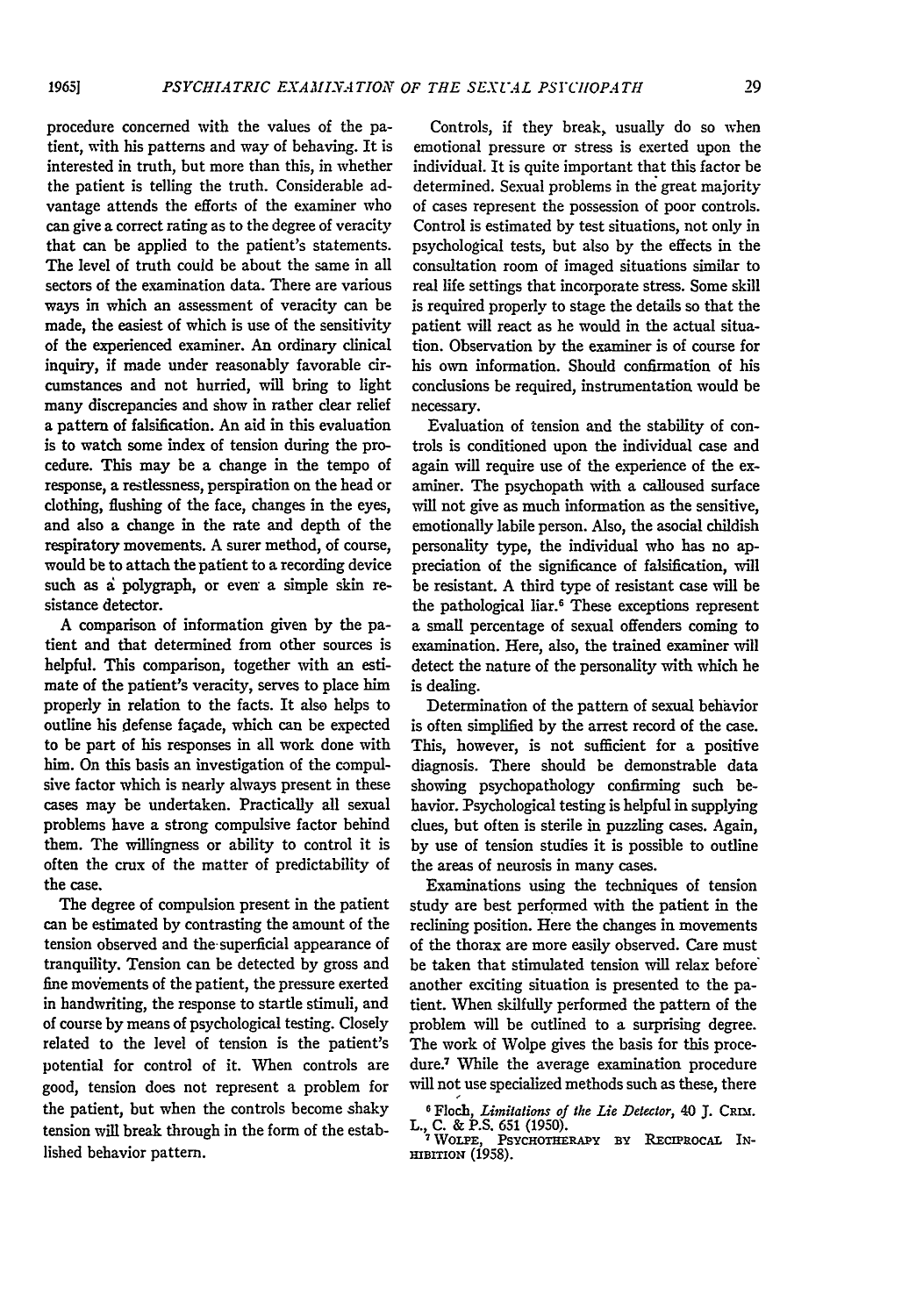are cases in which a detailed, true picture is of vital importance. Even with resistant cases much help can be obtained by this approach.

Once the pattern of the neurosis, i.e., the nature of the sexual impulses of the patient, seems obvious, the information learned should be presented to the patient, giving him an opportunity to deny, confirm, or elaborate on the picture presented. When the patient persistently denies the details, even the arrest record, a conclusion must be drawn on the basis of deduction. For example, the pattern of sexual behavior given by the patient should fit his living situation. Any excess in the way of morality or immorality should be questioned. A denial of guilt is often overbalanced by denial of any irregularity in the sexual life of the individual. The details of the examinee's usual marital sexual practices are helpful in posing questions about the overall values of our patient. Arrests for other charges may be of help in estimating the sense of responsibility present. But perhaps most revealing in resistant cases are disclosures about their feelings about women. Pedophiles, for example, have marked disturbances in their concepts of the heterosexual roles of both men and women. In many of them there is an inability to discern the real feminine position in our culture. They also have a distorted idea of mature femininity.

Potential violence is detectable on examination by first suspecting it, and then by judicious use of psychological tests, especially in the use of the TAT pictures and in tests using color. Sexual violence' occurs with sexual arousal. It would be most unusual for this to be limited to the one or two instances in the record of the case. In some way the sexual life of the patient will reveal a suggestion of a drive that will be beyond his control. The potential harm may stem from frustration and not from an actual sexual approach. This facet will be detectable in some area of the patient's life in most cases. Or it may show up in fantasies or dreams. It is conceivable that a benign :linical and test-picture may be given by an incipie. tiy violent case, but it is not apt to be sosome sign of the buried force will be revealed. Any clue suggesting possessiveness or jealousy must be followed through and its ramifications explored.

An important area offering much potential information is that of masturbation. Any continuation of the practice beyond the adolescent years should be investigated in detail, especially if it accompanies an active marital sexual life. Masturbation when heterosexual outlets are available suggests either undue preoccupation with sex, an unusually strong sexual drive, or an active schizophrenic process.

Schizoid personalities as well as actual schizophrenics, when associated with sexual irregularities, must be viewed with concern and regarded as serious problems. Certainly, at best, they should be subjected to a more prolonged observational study, and the possible direction of outbursts identified.

With the development of the inquiry into the nature of our patient's problem, the importance of unfolding a picture of his self image becomes clearer. What one views as his self concept incorporates a sum of his values and his place in the social scheme of things. Camilla Anderson has given a concept of the self image that is practical and understandable:

"Whenever the *strudure* of the psychological self-image is broken or threatened, the anxiety felt is known as guilt. Since the structure is composed of many traits demanded by the significant people, there is attached a value to each one which is that of 'good' or 'right'. The nature of the trait is of little consequence but only the acceptability of the trait to the significant people. It may be inadequacy, dependency, sexual infantalism, or some hostility that is structuralized; but it took place out of necessity (having these traits made the significant people feel more comfortable), and the trait is highly regarded morally. To break one's structure, therefore, implies breaking one's moral code, and the result will be a feeling of guilt.

"Whenever the anticipated function of the psychological self-image is disturbed, the anxiety feeling aroused thereby is felt as frustrated entitlement or outraged virtue. Since the use of any character trait implies some conceived virtue in action, it is clear that if it does not bring about the anticipated response from the other person, or get the 'correct' functional results, the disturbed feeling that is generated in the individual will be that he is the innocent victim of a neurological assault.

*"....* The whole fabric of our culture is morally rather than practically oriented. . . . According to my observation and the theory presented here, rage, resentment, hostility, or the destructive impulse is not an innate characteristic of man,